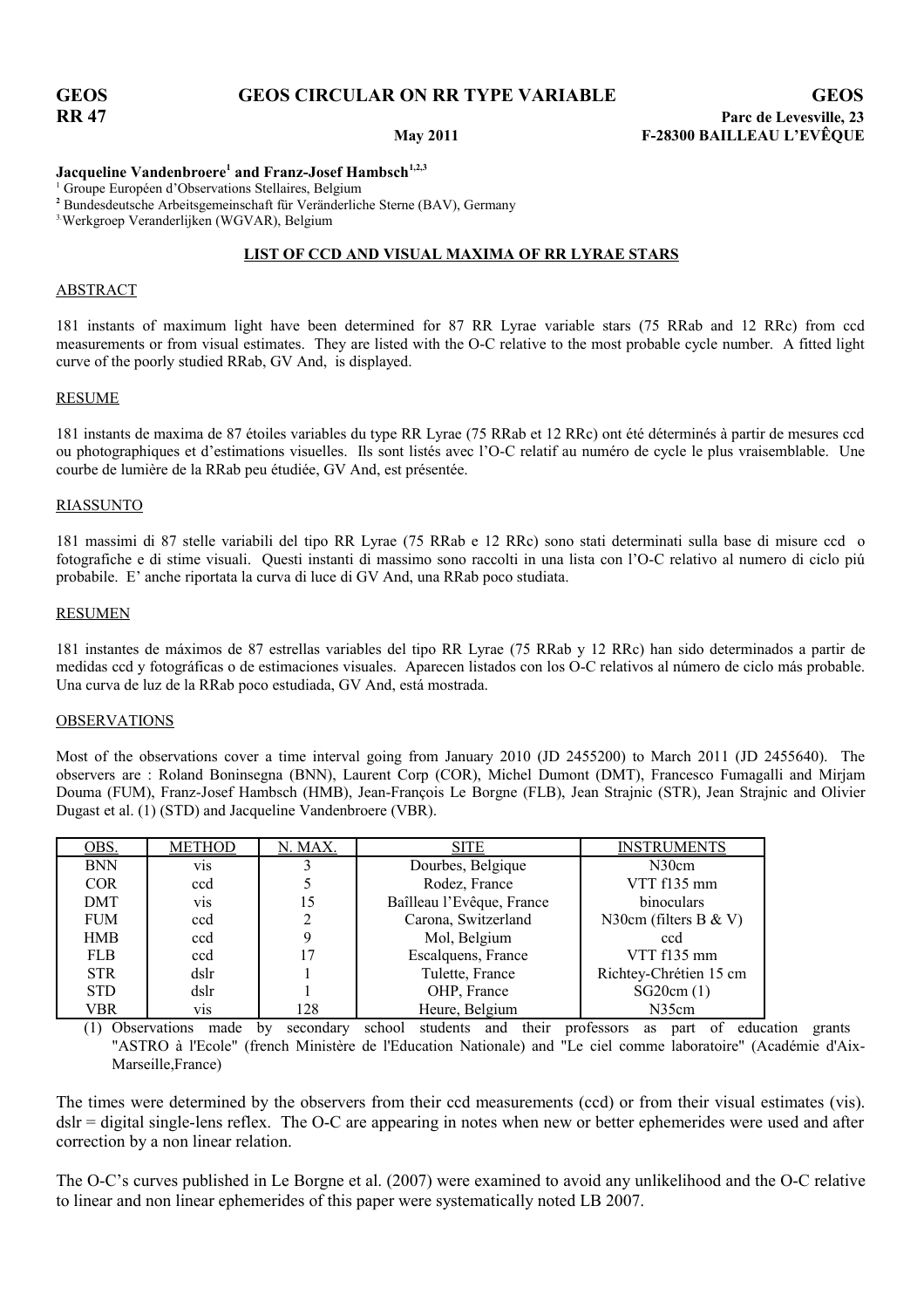LIST

| <b>RRab</b>      | OBS.                     | <b>MODE</b> | HJD                    | <b>ACCUR</b> | E(GC 85)       | $O-C(G 85)$          | <b>NOTES</b>                         |
|------------------|--------------------------|-------------|------------------------|--------------|----------------|----------------------|--------------------------------------|
| SW And           | <b>FUM</b>               | ccd B       | 55482.476              | 0.001        | 84450          | $-0.815$             | $-0.002$ (with quadratic elements of |
|                  |                          |             |                        |              |                |                      | LB 2007)                             |
| SW And           | <b>FUM</b>               | ccd V       | 55482.477              | 0.001        | 84450          | $-0.814$             | $-0.001$<br>idem                     |
| ZZ And           | <b>VBR</b>               | vis         | 55452.463              | 0.01         | 55225          | $+0.021$             |                                      |
| BK And           | <b>VBR</b>               | vis         | 55101.509              | 0.015        | 61563          | $+0.191$             |                                      |
| DY And           | <b>VBR</b>               | vis         | 55478.470              | 0.015        | 7995           | $-0.042$             |                                      |
| DY And           | <b>VBR</b>               | vis         | 55481.473              | 0.01         | 8000           | $-0.054$             |                                      |
| GV And           | <b>HMB</b>               | ccd         | 55461.506              | 0.003        | 50575          | $-0.166$             |                                      |
| GV And           | <b>HMB</b>               | ccd         | 55462.566              | 0.007        | 50577          | $-0.163$             |                                      |
| GV And           | <b>HMB</b>               | ccd         | 55478.387              | 0.004        | 50607          | $-0.185$             |                                      |
| GV And           | <b>HMB</b>               | ccd         | 55479.440              | 0.004        | 50609          | $-0.188$             |                                      |
| GV And           | <b>HMB</b>               | ccd         | 55480.493              | 0.004        | 50611          | $-0.191$             |                                      |
| GV And           | <b>HMB</b>               | ccd         | 55481.549              | 0.004        | 50613          | $-0.191$             |                                      |
| GV And           | <b>HMB</b>               | ccd         | 55482.593              | 0.004        | 50615          | $-0.204$             |                                      |
| GV And           | <b>HMB</b>               | ccd         | 55483.654              | 0.005        | 50617          | $-0.199$             |                                      |
| GV And           | <b>HMB</b>               | ccd         | 55495.300              | 0.002        | 50639          | $-0.171$             |                                      |
| SX Aqr           | <b>VBR</b>               | vis         | 55445.498              | 0.015        | 29212          | $-0.111$             | $-0.006$ (with quadratic elements of |
|                  |                          |             |                        |              |                |                      | LB 2007)                             |
| SX Aqr           | <b>VBR</b>               | vis         | 55452.449              | 0.01         | 29225          | $-0.124$             | $+0.007$<br>idem                     |
| <b>BT</b> Aqr    | <b>VBR</b>               | vis         | 55384.505              | 0.01         | 42088          | $-0.037$             |                                      |
| <b>BT</b> Aqr    | <b>VBR</b>               | vis         | 55393.444              | 0.01         | 42110          | $-0.048$             |                                      |
| V525 Aql         | <b>VBR</b>               | vis         | 55097.399              | 0.01         | 54624          | $+0.135$             |                                      |
| V525 Aql         | <b>VBR</b>               | vis         | 55395.477              | 0.01         | 55202          | $+0.146$             |                                      |
| TZ Aur           | <b>VBR</b>               | vis         | 55264.405              | 0.015        | 90284          | $+0.022$             | $+0.011$ (with eph. LB 2007)         |
| <b>TZ</b> Aur    | <b>VBR</b>               | vis         | 55640.405              | 0.01         | 91244          | $+0.014$             | $+0.003$<br>idem                     |
| RS Boo           | <b>DMT</b>               | vis         | 55395.450              | 0.004        | 36108          | $+0.005$             | $-0.012$ (with quadratic elements of |
|                  |                          |             |                        |              |                |                      | LB 2007)                             |
| RS Boo           | <b>FLB</b>               | ccd         | 55602.604              | 0.002        | 36657          | $-0.000$             | $-0.018$<br>idem                     |
| RS Boo           | <b>COR</b>               | ccd         | 55645.624              | 0.002        | 36771          | $+0.003$             | $-0.015$<br>idem                     |
| RS Boo           | <b>COR</b>               | ccd         | 55653.544              | 0.003        | 36792          | $-0.001$             | $-0.019$<br>idem                     |
| RS Boo           | <b>COR</b>               | ccd         | 55659.582              | 0.002        | 36808          | $-0.000$             | $-0.019$<br>idem                     |
| RS Boo           | <b>COR</b>               | ccd         | 55661.473              | 0.002        | 36813          | $+0.004$             | $-0.014$<br>idem                     |
| SV Boo           | <b>VBR</b>               | vis         | 55303.445              | 0.01         | 30082          | $-0.004$             |                                      |
| SV Boo           | <b>VBR</b>               | vis         | 55378.464              | 0.015        | 30211          | $+0.009$             |                                      |
| TW Boo           | <b>FLB</b>               | ccd         | 55657.375              | 0.003        | 54044          | $-0.063$             |                                      |
| TW Boo           | <b>FLB</b>               | ccd         | 55682.388              | 0.003        | 54091          | $-0.067$             |                                      |
| WW Boo           | <b>VBR</b>               | vis         | 55304.533              | 0.01         | 74741          | $+0.140$             |                                      |
| WW Boo           | <b>VBR</b>               | vis         | 55627.576              | 0.01         | 75415          | $+0.157$             |                                      |
| TT Cnc           | <b>VBR</b>               | vis         | 55293.384              | 0.015        | 27241          | $+0.092$             | $-0.022$ (with quadratic elements of |
|                  |                          |             |                        |              |                |                      | LB 2007)                             |
| AN Cnc           | <b>VBR</b>               | vis         | 55292.401              | 0.01         | 31044          | $+0.151$             | $+0.006$<br>idem                     |
| AN Cnc           | <b>VBR</b>               | vis         | 55625.357              | 0.01         | 31657          | $+0.151$             | idem<br>$+0.003$                     |
| AS Cnc           | <b>VBR</b>               | vis         | 55624.343              | 0.01         | 26596          | $+0.375$             |                                      |
| AS Cnc<br>EZ Cnc | <b>VBR</b><br><b>VBR</b> | vis<br>vis  | 55627.432<br>55292.395 | 0.01<br>0.01 | 26601<br>16818 | $+0.376$<br>$-0.057$ |                                      |
| W CVn            | <b>FLB</b>               | ccd         | 55628.465              | 0.002        | 62031          | $-0.142$             | $+0.002$ (with quadratic elements of |
|                  |                          |             |                        |              |                |                      | LB 2007)                             |
| W CVn            | <b>FLB</b>               | ccd         | 55659.363              | 0.002        | 62087          | $-0.143$             | idem<br>$+0.001$                     |
| SS CVn           | <b>VBR</b>               | vis         | 55371.452              | 0.01         | 32911          | $+0.142$             |                                      |
| SS CVn           | <b>VBR</b>               | vis         | 55623.645              | 0.01         | 33438          | $+0.155$             |                                      |
| TY CVn           | <b>VBR</b>               | vis         | 55648.339              | 0.01         | 38405          | $+0.142$             |                                      |
| TY CVn           | <b>VBR</b>               | vis         | 55649.362              | 0.01         | 38407          | $+0.138$             |                                      |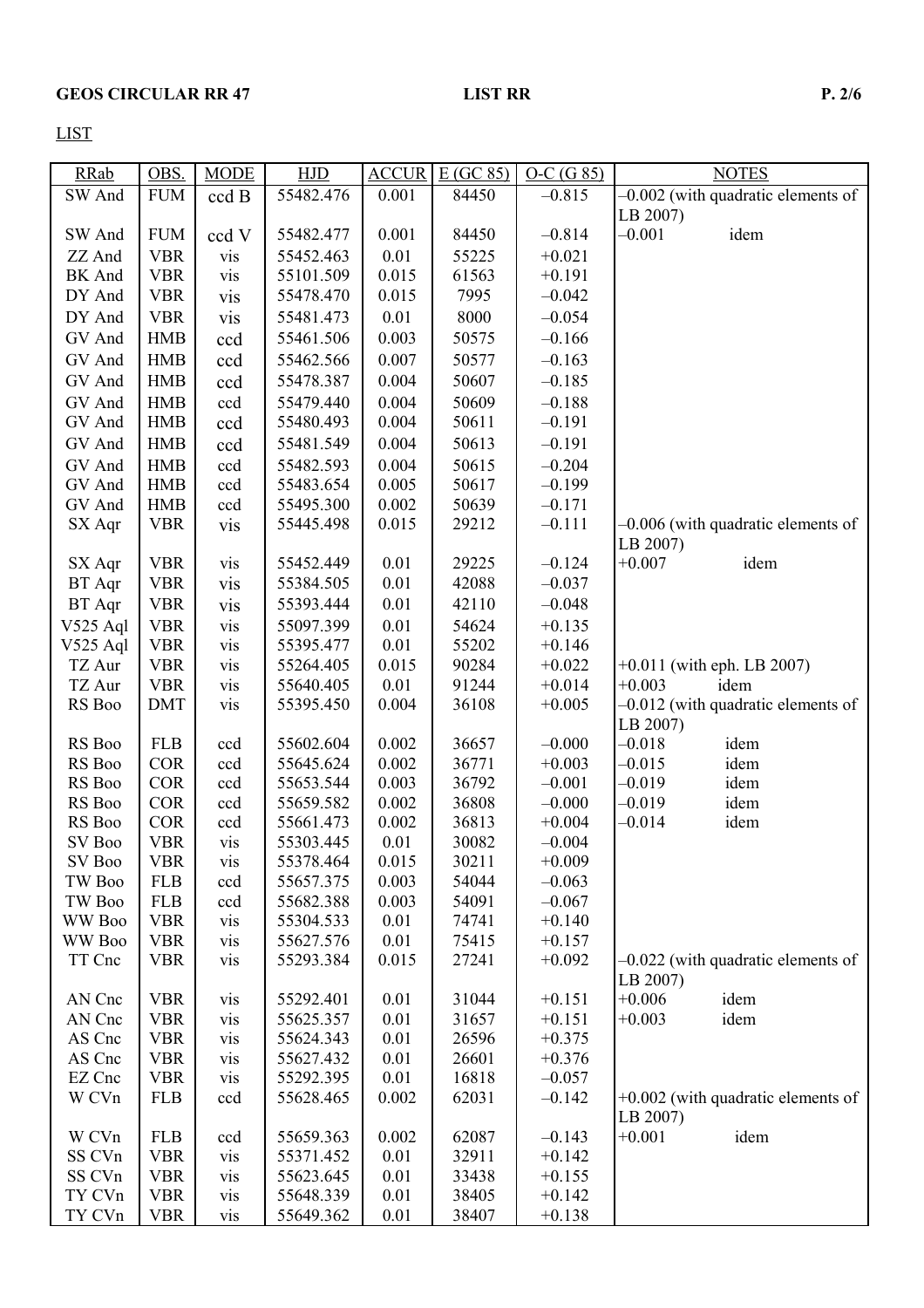# GEOS CIRCULAR RR 47 LIST RR P. 3/6

| <b>RRab</b>   | OBS.       | <b>MODE</b> | <b>HJD</b> | <b>ACCUR</b> | E(GC 85) | $O-C(G 85)$ | <b>NOTES</b>                         |
|---------------|------------|-------------|------------|--------------|----------|-------------|--------------------------------------|
| X CMi         | <b>VBR</b> | vis         | 55629.399  | 0.01         | 47904    | $+0.021$    | eph. Schmidt et al. 1995             |
| X CMi         | <b>VBR</b> | vis         | 55641.394  | 0.01         | 47925    | $+0.017$    | idem                                 |
| AL CMi        | <b>VBR</b> | vis         | 55288.394  | 0.01         | 33952    | $+0.462$    | $-0.010$ (with eph. LB 2007)         |
| DX Cep        | <b>VBR</b> | vis         | 55415.527  | 0.01         | 31859    | $+0.010$    |                                      |
| DX Cep        | <b>VBR</b> | vis         | 55433.397  | 0.01         | 31893    | $-0.005$    |                                      |
| EL Cep        | <b>VBR</b> | vis         | 55400.578  | 0.01         | 46376    | $-0.287$    |                                      |
| EL Cep        | <b>VBR</b> | vis         | 55428.496  | 0.01         | 46443    | $-0.283$    |                                      |
| EL Cep        | <b>VBR</b> | vis         | 55461.411  | 0.01         | 46522    | $-0.282$    |                                      |
| FP Cep        | <b>VBR</b> | vis         | 55100.389  | 0.01         | 38432    | $-0.028$    |                                      |
| FP Cep        | <b>VBR</b> | vis         | 55376.432  | 0.015        | 39022    | $-0.025$    |                                      |
| FP Cep        | <b>BNN</b> | vis         | 55449.409  | 0.007        | 39178    | $-0.034$    |                                      |
| SZ CrB        | <b>VBR</b> | vis         | 55335.516  | 0.01         | 42456    | $+0.411$    |                                      |
| RV Del        | <b>VBR</b> | vis         | 55371.526  | 0.01         | 58637    | $+0.258$    |                                      |
| RV Del        | <b>VBR</b> | vis         | 55382.485  | 0.01         | 58659    | $+0.258$    |                                      |
| ZZ Del        | <b>VBR</b> | vis         | 55479.324  | 0.01         | 34197    | $+0.011$    |                                      |
| ZZ Del        | <b>VBR</b> | vis         | 55480.363  | 0.01         | 34199    | $+0.009$    |                                      |
| FF Del        | <b>VBR</b> | vis         | 55415.407  | 0.01         | 46741    | $+0.232$    |                                      |
| FF Del        | <b>VBR</b> | vis         | 55500.348  | 0.01         | 46879    | $+0.243$    |                                      |
| SU Dra        | <b>FLB</b> | ccd         | 55599.463  | 0.002        | 17712    | $+0.057$    | $+0.017$ (with quadratic elements of |
|               |            |             |            |              |          |             | LB 2007)                             |
| SU Dra        | <b>FLB</b> | ccd         | 55603.423  | 0.003        | 17718    | $+0.055$    | $+0.014$<br>idem                     |
| SU Dra        | <b>FLB</b> | ccd         | 55642.387  | 0.002        | 17777    | $+0.054$    | $+0.013$<br>idem                     |
| SU Dra        | <b>FLB</b> | ccd         | 55644.370  | 0.002        | 17780    | $+0.056$    | $+0.015$<br>idem                     |
| SU Dra        | <b>STD</b> | dlsr        | 55659.564  | 0.002        | 17803    | $+0.059$    | $+0.019$<br>idem                     |
| SW Dra        | <b>VBR</b> | vis         | 55254.471  | 0.015        | 50959    | $+0.073$    |                                      |
| SW Dra        | <b>FLB</b> | ccd         | 55658.353  | 0.002        | 51668    | $+0.059$    |                                      |
| AW Dra        | <b>VBR</b> | vis         | 55430.460  | 0.01         | 28165    | $+0.414$    |                                      |
| AW Dra        | <b>VBR</b> | vis         | 55441.454  | 0.01         | 28181    | $+0.413$    |                                      |
| <b>BC</b> Dra | <b>VBR</b> | vis         | 55311.507  | 0.01         | 18112    | $+0.103$    |                                      |
| <b>BC</b> Dra | <b>VBR</b> | vis         | 55432.376  | 0.01         | 18280    | $+0.084$    |                                      |
| BT Dra        | <b>VBR</b> | vis         | 55376.510  | 0.01         | 41860    | $-0.019$    | $-0.001$ (with eph. LB 2007)         |
| RR Gem        | <b>FLB</b> | ccd         | 55600.341  | 0.002        | 35850    | $-0.449$    |                                      |
| SZ Gem        | <b>STR</b> | dlsr        | 55617.423  | 0.002        | 56718    | $-0.064$    | $-0.019$ (with eph. LB 2007)         |
| SZ Gem        | <b>VBR</b> | vis         | 55624.444  | 0.01         | 56732    | $-0.059$    | $-0.014$<br>idem                     |
| <b>BD</b> Her | <b>VBR</b> | vis         | 53999.399  | 0.01         | 45096    | $+0.101$    | $+0.041$<br>idem                     |
| CW Her        | <b>VBR</b> | vis         | 55334.495  | 0.01         | 29836    | $+0.232$    |                                      |
| CW Her        | <b>VBR</b> | vis         | 55382.532  | 0.01         | 29913    | $+0.233$    |                                      |
| CW Her        | <b>BNN</b> | vis         | 55417.466  | 0.013        | 29969    | $+0.232$    |                                      |
| EP Her        | <b>VBR</b> | vis         | 55351.477  | 0.01         | 64134    | $-0.056$    |                                      |
| EP Her        | <b>VBR</b> | vis         | 55382.552  | 0.01         | 64207    | $-0.059$    |                                      |
| EP Her        | <b>VBR</b> | vis         | 55391.490  | 0.01         | 64228    | $-0.061$    |                                      |
| V1013 Her     | <b>VBR</b> | vis         | 55311.496  | 0.01         | 6136     | $+0.006$    | eph. A. Paschke, 2003, priv. comm    |
| V1013 Her     | <b>VBR</b> | vis         | 55380.485  | 0.01         | 6243     | $+0.010$    | idem                                 |
| V1087 Her     | <b>VBR</b> | vis         | 55396.450  | 0.01         | 23898    | $+0.005$    |                                      |
| V1087 Her     | <b>VBR</b> | vis         | 55415.406  | 0.01         | 23939    | $-0.001$    |                                      |
| GL Hya        | <b>VBR</b> | vis         | 55260.366  | 0.01         | 57770    | $+0.381$    |                                      |
| GL Hya        | <b>VBR</b> | vis         | 55643.354  | 0.01         | 58527    | $+0.380$    |                                      |
| GO Hya        | <b>VBR</b> | vis         | 55601.425  | 0.01         | 47062    | $-0.080$    | $-0.013$ (with eph. LB 2007)         |
| CQ Lac        | <b>VBR</b> | vis         | 55400.506  | 0.01         | 32843    | $+0.146$    |                                      |
| CQ Lac        | <b>VBR</b> | vis         | 55428.392  | 0.01         | 32888    | $+0.130$    |                                      |
| RR Leo        | <b>FLB</b> | ccd         | 55600.616  | 0.003        | 27200    | $+0.116$    | $+0.013$ (with quadratic elements of |
|               |            |             |            |              |          |             | LB 2007)                             |
| RR Leo        | <b>FLB</b> | ccd         | 55601.517  | 0.002        | 27202    | $+0.113$    | $+0.009$<br>idem                     |
| RR Leo        | <b>FLB</b> | ccd         | 55602.423  | 0.002        | 27204    | $+0.114$    | $+0.010$<br>idem                     |
| RR Leo        | <b>FLB</b> | ccd         | 55631.374  | 0.003        | 27268    | $+0.111$    | $+0.008$<br>idem                     |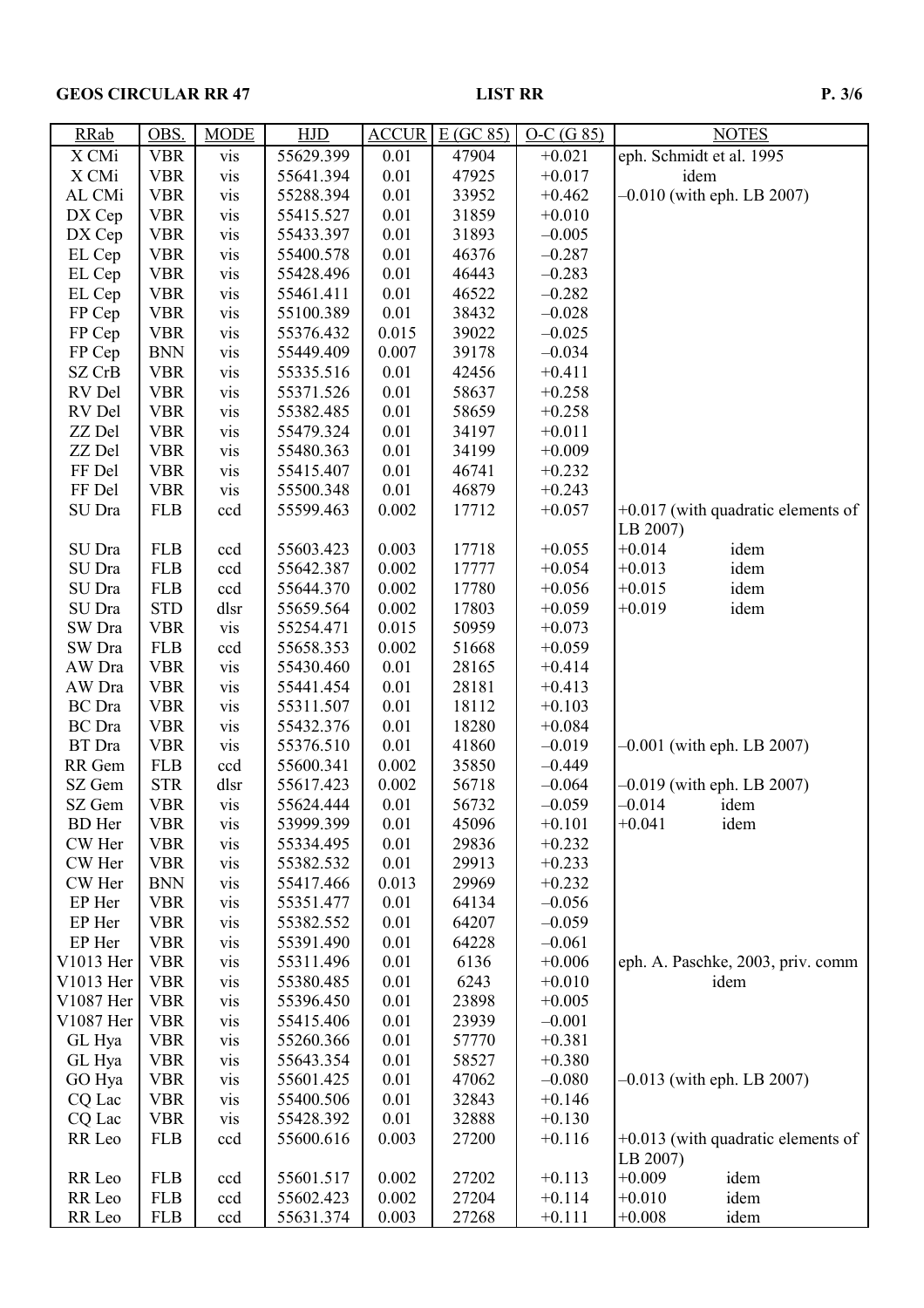# GEOS CIRCULAR RR 47 LIST RR P. 4/6

| $+0.006$<br>55669.374<br>idem<br>RR Leo<br><b>FLB</b><br>ccd<br>0.002<br>27352<br>$+0.111$<br><b>VBR</b><br>55601.436<br>0.01<br>66317<br>$+0.039$<br>$+0.010$ (with eph. LB 2007)<br>V LMi<br>vis<br><b>VBR</b><br>55625.373<br>0.01<br>66361<br>$+0.015$<br>idem<br>V LMi<br>$+0.043$<br>vis<br><b>VBR</b><br>0.015<br>22975<br>X LMi<br>54922.435<br>$+0.192$<br>vis<br><b>VBR</b><br>0.01<br>24001<br>X LMi<br>55624.570<br>$+0.215$<br>vis<br><b>FLB</b><br>55601.335<br>0.002<br>31719<br>$-0.041$<br>$-0.004$ (with eph. LB 2007)<br>TT Lyn<br>ccd<br><b>VBR</b><br>55428.448<br>0.01<br>80383<br>$-0.009$<br>Y Lyr<br>vis<br><b>VBR</b><br>0.01<br>80387<br>Y Lyr<br>55430.454<br>$-0.014$<br>vis<br>0.007<br>21941<br>RR Lyr<br><b>DMT</b><br>55360.422<br>$-0.643$<br>vis<br>0.006<br>21964<br>RR Lyr<br><b>DMT</b><br>55373.459<br>$-0.644$<br>vis<br><b>DMT</b><br>55377.428<br>0.006<br>RR Lyr<br>21971<br>$-0.643$<br>vis<br><b>DMT</b><br>0.004<br>21978<br>$-0.607$<br>RR Lyr<br>55381.432<br>vis<br><b>DMT</b><br>0.006<br>22001<br>$-0.650$<br>RR Lyr<br>55394.427<br>vis<br><b>DMT</b><br>0.005<br>22008<br>55398.395<br>$-0.650$<br>RR Lyr<br>vis<br><b>DMT</b><br>0.005<br>22082<br>RR Lyr<br>55440.347<br>$-0.646$<br>vis<br><b>DMT</b><br>0.006<br>22098<br>RR Lyr<br>55449.405<br>$-0.658$<br>vis<br>0.006<br>RR Lyr<br><b>DMT</b><br>55483.428<br>22158<br>$-0.647$<br>vis<br><b>DMT</b><br>0.006<br>RR Lyr<br>55491.349<br>22172<br>$-0.662$<br>vis<br><b>VBR</b><br>55429.402<br>0.01<br>36262<br>CX Lyr<br>$-0.742$<br>vis<br><b>VBR</b><br>73404<br>DV Mon<br>55591.358<br>0.015<br>$+0.085$<br>vis<br>DV Mon<br><b>VBR</b><br>55627.309<br>0.01<br>73491<br>$+0.071$<br>vis<br>V452 Oph<br><b>VBR</b><br>55461.339<br>0.01<br>33749<br>$-0.006$<br>vis<br>CM Ori<br><b>VBR</b><br>0.01<br>46199<br>55601.386<br>$-0.008$<br>vis<br><b>VBR</b><br>46260<br>CM Ori<br>55641.388<br>0.01<br>$-0.017$<br>vis<br><b>VBR</b><br>0.01<br>47802<br>$+0.014$ (with quadratic elements of<br>V964 Ori<br>55623.284<br>$-0.425$<br>vis<br>LB 2007)<br>$+0.008$ (with eph. LB 2007)<br><b>VBR</b><br>55384.531<br>0.015<br>54583<br>$+0.046$<br>AO Peg<br>vis<br>46840<br>CY Peg<br><b>VBR</b><br>55119.375<br>0.015<br>$-0.253$<br>vis<br>CY Peg<br>55452.401<br>0.015<br><b>VBR</b><br>47354<br>$-0.273$<br>vis<br><b>VBR</b><br>0.015<br>28202<br>GY Peg<br>55415.514<br>$-0.277$<br>vis<br>GY Peg<br><b>VBR</b><br>0.015<br>28325<br>55477.446<br>$-0.270$<br>vis<br>0.010<br>19420<br>IY Peg<br><b>BNN</b><br>55417.454<br>$+0.003$<br>vis<br>$+0.004$ (with eph. LB 2007)<br>AN Ser<br><b>VBR</b><br>55310.466<br>0.01<br>77770<br>$+0.006$<br>vis<br>AT Ser<br>0.015<br>18213<br><b>VBR</b><br>55395.475<br>$+0.045$<br>vis<br>55298.590<br>55286<br>0.01<br>$+0.157$<br>AV Ser<br><b>VBR</b><br><b>VIS</b><br>55382.447<br>55458<br>AV Ser<br><b>VBR</b><br>0.01<br>$+0.154$<br>vis<br><b>VBR</b><br>52722.519<br>0.02<br>V Sex<br>51658<br>$+0.019$<br>vis<br>V Sex<br><b>VBR</b><br>53462.355<br>0.02<br>53174<br>$-0.072$<br>vis<br>V Sex<br><b>VBR</b><br>53765.481<br>0.02<br>53795<br>$-0.043$<br>vis<br>V Sex<br>54212.421<br>0.02<br><b>VBR</b><br>54711<br>$-0.183$<br>vis<br>V Sex<br><b>VBR</b><br>0.02<br>55418<br>54557.441<br>$-0.235$<br>vis<br><b>VBR</b><br>0.02<br>V Sex<br>55624.310<br>57604<br>$-0.306$<br>vis<br>SS Tau<br><b>VBR</b><br>55186.473<br>0.015<br>43667<br>$+0.053$<br>vis<br>SS Tau<br>43791<br>$+0.077$<br><b>VBR</b><br>55232.365<br>0.015<br>vis<br>SS Tau<br><b>VBR</b><br>55480.591<br>0.015<br>44462<br>$+0.100$<br>vis<br><b>VBR</b><br>55481.552<br><b>BR</b> Tau<br>0.01<br>48629<br>$+0.014$<br>vis<br><b>VBR</b><br>0.01<br>48910<br><b>BR</b> Tau<br>55591.308<br>$+0.013$<br>vis<br>U Tri<br><b>VBR</b><br>55074.545<br>0.015<br>80434<br>$-0.030$<br>vis<br>55631.390<br>0.002<br>22953<br>TU UMa<br><b>COR</b><br>$-0.045$<br>ccd<br><b>VBR</b><br>55304.439<br>0.01<br>26688<br>$+0.081$<br><b>BB</b> UMa<br>vis<br><b>VBR</b><br><b>BB</b> UMa<br>55649.392<br>0.01<br>27305<br>$+0.099$<br>vis<br><b>VBR</b><br>0.015<br>KT UMa<br>55341.464<br>10004<br>$+0.059$<br>vis<br>UV Vir<br><b>VBR</b><br>55321.470<br>26110<br>0.01<br>$+0.029$<br>vis<br>26633<br>UV Vir<br><b>VBR</b><br>55628.512<br>0.01<br>$+0.026$<br>vis<br>AV Vir<br><b>VBR</b><br>55307.422<br>0.015<br>21064<br>$+0.008$<br>$-0.009$ (with eph. LB 2007)<br>vis | <b>RRab</b> | OBS. | <b>MODE</b> | <b>HJD</b> | <b>ACCUR</b> | E(GC 85) | $O-C(G85)$ | <b>NOTES</b> |
|----------------------------------------------------------------------------------------------------------------------------------------------------------------------------------------------------------------------------------------------------------------------------------------------------------------------------------------------------------------------------------------------------------------------------------------------------------------------------------------------------------------------------------------------------------------------------------------------------------------------------------------------------------------------------------------------------------------------------------------------------------------------------------------------------------------------------------------------------------------------------------------------------------------------------------------------------------------------------------------------------------------------------------------------------------------------------------------------------------------------------------------------------------------------------------------------------------------------------------------------------------------------------------------------------------------------------------------------------------------------------------------------------------------------------------------------------------------------------------------------------------------------------------------------------------------------------------------------------------------------------------------------------------------------------------------------------------------------------------------------------------------------------------------------------------------------------------------------------------------------------------------------------------------------------------------------------------------------------------------------------------------------------------------------------------------------------------------------------------------------------------------------------------------------------------------------------------------------------------------------------------------------------------------------------------------------------------------------------------------------------------------------------------------------------------------------------------------------------------------------------------------------------------------------------------------------------------------------------------------------------------------------------------------------------------------------------------------------------------------------------------------------------------------------------------------------------------------------------------------------------------------------------------------------------------------------------------------------------------------------------------------------------------------------------------------------------------------------------------------------------------------------------------------------------------------------------------------------------------------------------------------------------------------------------------------------------------------------------------------------------------------------------------------------------------------------------------------------------------------------------------------------------------------------------------------------------------------------------------------------------------------------------------------------------------------------------------------------------------------------------------------------------------------------------------------------------------------------------------------------------------------------------------------------------------------------------------------------------------------------------------------------------------------------------------------------------------------------------------------------------------------------------------------------------------------------------------------------------------------------------------------------------------------------------------------------------------------------------------------------------------------------------------------------|-------------|------|-------------|------------|--------------|----------|------------|--------------|
|                                                                                                                                                                                                                                                                                                                                                                                                                                                                                                                                                                                                                                                                                                                                                                                                                                                                                                                                                                                                                                                                                                                                                                                                                                                                                                                                                                                                                                                                                                                                                                                                                                                                                                                                                                                                                                                                                                                                                                                                                                                                                                                                                                                                                                                                                                                                                                                                                                                                                                                                                                                                                                                                                                                                                                                                                                                                                                                                                                                                                                                                                                                                                                                                                                                                                                                                                                                                                                                                                                                                                                                                                                                                                                                                                                                                                                                                                                                                                                                                                                                                                                                                                                                                                                                                                                                                                                                                                      |             |      |             |            |              |          |            |              |
|                                                                                                                                                                                                                                                                                                                                                                                                                                                                                                                                                                                                                                                                                                                                                                                                                                                                                                                                                                                                                                                                                                                                                                                                                                                                                                                                                                                                                                                                                                                                                                                                                                                                                                                                                                                                                                                                                                                                                                                                                                                                                                                                                                                                                                                                                                                                                                                                                                                                                                                                                                                                                                                                                                                                                                                                                                                                                                                                                                                                                                                                                                                                                                                                                                                                                                                                                                                                                                                                                                                                                                                                                                                                                                                                                                                                                                                                                                                                                                                                                                                                                                                                                                                                                                                                                                                                                                                                                      |             |      |             |            |              |          |            |              |
|                                                                                                                                                                                                                                                                                                                                                                                                                                                                                                                                                                                                                                                                                                                                                                                                                                                                                                                                                                                                                                                                                                                                                                                                                                                                                                                                                                                                                                                                                                                                                                                                                                                                                                                                                                                                                                                                                                                                                                                                                                                                                                                                                                                                                                                                                                                                                                                                                                                                                                                                                                                                                                                                                                                                                                                                                                                                                                                                                                                                                                                                                                                                                                                                                                                                                                                                                                                                                                                                                                                                                                                                                                                                                                                                                                                                                                                                                                                                                                                                                                                                                                                                                                                                                                                                                                                                                                                                                      |             |      |             |            |              |          |            |              |
|                                                                                                                                                                                                                                                                                                                                                                                                                                                                                                                                                                                                                                                                                                                                                                                                                                                                                                                                                                                                                                                                                                                                                                                                                                                                                                                                                                                                                                                                                                                                                                                                                                                                                                                                                                                                                                                                                                                                                                                                                                                                                                                                                                                                                                                                                                                                                                                                                                                                                                                                                                                                                                                                                                                                                                                                                                                                                                                                                                                                                                                                                                                                                                                                                                                                                                                                                                                                                                                                                                                                                                                                                                                                                                                                                                                                                                                                                                                                                                                                                                                                                                                                                                                                                                                                                                                                                                                                                      |             |      |             |            |              |          |            |              |
|                                                                                                                                                                                                                                                                                                                                                                                                                                                                                                                                                                                                                                                                                                                                                                                                                                                                                                                                                                                                                                                                                                                                                                                                                                                                                                                                                                                                                                                                                                                                                                                                                                                                                                                                                                                                                                                                                                                                                                                                                                                                                                                                                                                                                                                                                                                                                                                                                                                                                                                                                                                                                                                                                                                                                                                                                                                                                                                                                                                                                                                                                                                                                                                                                                                                                                                                                                                                                                                                                                                                                                                                                                                                                                                                                                                                                                                                                                                                                                                                                                                                                                                                                                                                                                                                                                                                                                                                                      |             |      |             |            |              |          |            |              |
|                                                                                                                                                                                                                                                                                                                                                                                                                                                                                                                                                                                                                                                                                                                                                                                                                                                                                                                                                                                                                                                                                                                                                                                                                                                                                                                                                                                                                                                                                                                                                                                                                                                                                                                                                                                                                                                                                                                                                                                                                                                                                                                                                                                                                                                                                                                                                                                                                                                                                                                                                                                                                                                                                                                                                                                                                                                                                                                                                                                                                                                                                                                                                                                                                                                                                                                                                                                                                                                                                                                                                                                                                                                                                                                                                                                                                                                                                                                                                                                                                                                                                                                                                                                                                                                                                                                                                                                                                      |             |      |             |            |              |          |            |              |
|                                                                                                                                                                                                                                                                                                                                                                                                                                                                                                                                                                                                                                                                                                                                                                                                                                                                                                                                                                                                                                                                                                                                                                                                                                                                                                                                                                                                                                                                                                                                                                                                                                                                                                                                                                                                                                                                                                                                                                                                                                                                                                                                                                                                                                                                                                                                                                                                                                                                                                                                                                                                                                                                                                                                                                                                                                                                                                                                                                                                                                                                                                                                                                                                                                                                                                                                                                                                                                                                                                                                                                                                                                                                                                                                                                                                                                                                                                                                                                                                                                                                                                                                                                                                                                                                                                                                                                                                                      |             |      |             |            |              |          |            |              |
|                                                                                                                                                                                                                                                                                                                                                                                                                                                                                                                                                                                                                                                                                                                                                                                                                                                                                                                                                                                                                                                                                                                                                                                                                                                                                                                                                                                                                                                                                                                                                                                                                                                                                                                                                                                                                                                                                                                                                                                                                                                                                                                                                                                                                                                                                                                                                                                                                                                                                                                                                                                                                                                                                                                                                                                                                                                                                                                                                                                                                                                                                                                                                                                                                                                                                                                                                                                                                                                                                                                                                                                                                                                                                                                                                                                                                                                                                                                                                                                                                                                                                                                                                                                                                                                                                                                                                                                                                      |             |      |             |            |              |          |            |              |
|                                                                                                                                                                                                                                                                                                                                                                                                                                                                                                                                                                                                                                                                                                                                                                                                                                                                                                                                                                                                                                                                                                                                                                                                                                                                                                                                                                                                                                                                                                                                                                                                                                                                                                                                                                                                                                                                                                                                                                                                                                                                                                                                                                                                                                                                                                                                                                                                                                                                                                                                                                                                                                                                                                                                                                                                                                                                                                                                                                                                                                                                                                                                                                                                                                                                                                                                                                                                                                                                                                                                                                                                                                                                                                                                                                                                                                                                                                                                                                                                                                                                                                                                                                                                                                                                                                                                                                                                                      |             |      |             |            |              |          |            |              |
|                                                                                                                                                                                                                                                                                                                                                                                                                                                                                                                                                                                                                                                                                                                                                                                                                                                                                                                                                                                                                                                                                                                                                                                                                                                                                                                                                                                                                                                                                                                                                                                                                                                                                                                                                                                                                                                                                                                                                                                                                                                                                                                                                                                                                                                                                                                                                                                                                                                                                                                                                                                                                                                                                                                                                                                                                                                                                                                                                                                                                                                                                                                                                                                                                                                                                                                                                                                                                                                                                                                                                                                                                                                                                                                                                                                                                                                                                                                                                                                                                                                                                                                                                                                                                                                                                                                                                                                                                      |             |      |             |            |              |          |            |              |
|                                                                                                                                                                                                                                                                                                                                                                                                                                                                                                                                                                                                                                                                                                                                                                                                                                                                                                                                                                                                                                                                                                                                                                                                                                                                                                                                                                                                                                                                                                                                                                                                                                                                                                                                                                                                                                                                                                                                                                                                                                                                                                                                                                                                                                                                                                                                                                                                                                                                                                                                                                                                                                                                                                                                                                                                                                                                                                                                                                                                                                                                                                                                                                                                                                                                                                                                                                                                                                                                                                                                                                                                                                                                                                                                                                                                                                                                                                                                                                                                                                                                                                                                                                                                                                                                                                                                                                                                                      |             |      |             |            |              |          |            |              |
|                                                                                                                                                                                                                                                                                                                                                                                                                                                                                                                                                                                                                                                                                                                                                                                                                                                                                                                                                                                                                                                                                                                                                                                                                                                                                                                                                                                                                                                                                                                                                                                                                                                                                                                                                                                                                                                                                                                                                                                                                                                                                                                                                                                                                                                                                                                                                                                                                                                                                                                                                                                                                                                                                                                                                                                                                                                                                                                                                                                                                                                                                                                                                                                                                                                                                                                                                                                                                                                                                                                                                                                                                                                                                                                                                                                                                                                                                                                                                                                                                                                                                                                                                                                                                                                                                                                                                                                                                      |             |      |             |            |              |          |            |              |
|                                                                                                                                                                                                                                                                                                                                                                                                                                                                                                                                                                                                                                                                                                                                                                                                                                                                                                                                                                                                                                                                                                                                                                                                                                                                                                                                                                                                                                                                                                                                                                                                                                                                                                                                                                                                                                                                                                                                                                                                                                                                                                                                                                                                                                                                                                                                                                                                                                                                                                                                                                                                                                                                                                                                                                                                                                                                                                                                                                                                                                                                                                                                                                                                                                                                                                                                                                                                                                                                                                                                                                                                                                                                                                                                                                                                                                                                                                                                                                                                                                                                                                                                                                                                                                                                                                                                                                                                                      |             |      |             |            |              |          |            |              |
|                                                                                                                                                                                                                                                                                                                                                                                                                                                                                                                                                                                                                                                                                                                                                                                                                                                                                                                                                                                                                                                                                                                                                                                                                                                                                                                                                                                                                                                                                                                                                                                                                                                                                                                                                                                                                                                                                                                                                                                                                                                                                                                                                                                                                                                                                                                                                                                                                                                                                                                                                                                                                                                                                                                                                                                                                                                                                                                                                                                                                                                                                                                                                                                                                                                                                                                                                                                                                                                                                                                                                                                                                                                                                                                                                                                                                                                                                                                                                                                                                                                                                                                                                                                                                                                                                                                                                                                                                      |             |      |             |            |              |          |            |              |
|                                                                                                                                                                                                                                                                                                                                                                                                                                                                                                                                                                                                                                                                                                                                                                                                                                                                                                                                                                                                                                                                                                                                                                                                                                                                                                                                                                                                                                                                                                                                                                                                                                                                                                                                                                                                                                                                                                                                                                                                                                                                                                                                                                                                                                                                                                                                                                                                                                                                                                                                                                                                                                                                                                                                                                                                                                                                                                                                                                                                                                                                                                                                                                                                                                                                                                                                                                                                                                                                                                                                                                                                                                                                                                                                                                                                                                                                                                                                                                                                                                                                                                                                                                                                                                                                                                                                                                                                                      |             |      |             |            |              |          |            |              |
|                                                                                                                                                                                                                                                                                                                                                                                                                                                                                                                                                                                                                                                                                                                                                                                                                                                                                                                                                                                                                                                                                                                                                                                                                                                                                                                                                                                                                                                                                                                                                                                                                                                                                                                                                                                                                                                                                                                                                                                                                                                                                                                                                                                                                                                                                                                                                                                                                                                                                                                                                                                                                                                                                                                                                                                                                                                                                                                                                                                                                                                                                                                                                                                                                                                                                                                                                                                                                                                                                                                                                                                                                                                                                                                                                                                                                                                                                                                                                                                                                                                                                                                                                                                                                                                                                                                                                                                                                      |             |      |             |            |              |          |            |              |
|                                                                                                                                                                                                                                                                                                                                                                                                                                                                                                                                                                                                                                                                                                                                                                                                                                                                                                                                                                                                                                                                                                                                                                                                                                                                                                                                                                                                                                                                                                                                                                                                                                                                                                                                                                                                                                                                                                                                                                                                                                                                                                                                                                                                                                                                                                                                                                                                                                                                                                                                                                                                                                                                                                                                                                                                                                                                                                                                                                                                                                                                                                                                                                                                                                                                                                                                                                                                                                                                                                                                                                                                                                                                                                                                                                                                                                                                                                                                                                                                                                                                                                                                                                                                                                                                                                                                                                                                                      |             |      |             |            |              |          |            |              |
|                                                                                                                                                                                                                                                                                                                                                                                                                                                                                                                                                                                                                                                                                                                                                                                                                                                                                                                                                                                                                                                                                                                                                                                                                                                                                                                                                                                                                                                                                                                                                                                                                                                                                                                                                                                                                                                                                                                                                                                                                                                                                                                                                                                                                                                                                                                                                                                                                                                                                                                                                                                                                                                                                                                                                                                                                                                                                                                                                                                                                                                                                                                                                                                                                                                                                                                                                                                                                                                                                                                                                                                                                                                                                                                                                                                                                                                                                                                                                                                                                                                                                                                                                                                                                                                                                                                                                                                                                      |             |      |             |            |              |          |            |              |
|                                                                                                                                                                                                                                                                                                                                                                                                                                                                                                                                                                                                                                                                                                                                                                                                                                                                                                                                                                                                                                                                                                                                                                                                                                                                                                                                                                                                                                                                                                                                                                                                                                                                                                                                                                                                                                                                                                                                                                                                                                                                                                                                                                                                                                                                                                                                                                                                                                                                                                                                                                                                                                                                                                                                                                                                                                                                                                                                                                                                                                                                                                                                                                                                                                                                                                                                                                                                                                                                                                                                                                                                                                                                                                                                                                                                                                                                                                                                                                                                                                                                                                                                                                                                                                                                                                                                                                                                                      |             |      |             |            |              |          |            |              |
|                                                                                                                                                                                                                                                                                                                                                                                                                                                                                                                                                                                                                                                                                                                                                                                                                                                                                                                                                                                                                                                                                                                                                                                                                                                                                                                                                                                                                                                                                                                                                                                                                                                                                                                                                                                                                                                                                                                                                                                                                                                                                                                                                                                                                                                                                                                                                                                                                                                                                                                                                                                                                                                                                                                                                                                                                                                                                                                                                                                                                                                                                                                                                                                                                                                                                                                                                                                                                                                                                                                                                                                                                                                                                                                                                                                                                                                                                                                                                                                                                                                                                                                                                                                                                                                                                                                                                                                                                      |             |      |             |            |              |          |            |              |
|                                                                                                                                                                                                                                                                                                                                                                                                                                                                                                                                                                                                                                                                                                                                                                                                                                                                                                                                                                                                                                                                                                                                                                                                                                                                                                                                                                                                                                                                                                                                                                                                                                                                                                                                                                                                                                                                                                                                                                                                                                                                                                                                                                                                                                                                                                                                                                                                                                                                                                                                                                                                                                                                                                                                                                                                                                                                                                                                                                                                                                                                                                                                                                                                                                                                                                                                                                                                                                                                                                                                                                                                                                                                                                                                                                                                                                                                                                                                                                                                                                                                                                                                                                                                                                                                                                                                                                                                                      |             |      |             |            |              |          |            |              |
|                                                                                                                                                                                                                                                                                                                                                                                                                                                                                                                                                                                                                                                                                                                                                                                                                                                                                                                                                                                                                                                                                                                                                                                                                                                                                                                                                                                                                                                                                                                                                                                                                                                                                                                                                                                                                                                                                                                                                                                                                                                                                                                                                                                                                                                                                                                                                                                                                                                                                                                                                                                                                                                                                                                                                                                                                                                                                                                                                                                                                                                                                                                                                                                                                                                                                                                                                                                                                                                                                                                                                                                                                                                                                                                                                                                                                                                                                                                                                                                                                                                                                                                                                                                                                                                                                                                                                                                                                      |             |      |             |            |              |          |            |              |
|                                                                                                                                                                                                                                                                                                                                                                                                                                                                                                                                                                                                                                                                                                                                                                                                                                                                                                                                                                                                                                                                                                                                                                                                                                                                                                                                                                                                                                                                                                                                                                                                                                                                                                                                                                                                                                                                                                                                                                                                                                                                                                                                                                                                                                                                                                                                                                                                                                                                                                                                                                                                                                                                                                                                                                                                                                                                                                                                                                                                                                                                                                                                                                                                                                                                                                                                                                                                                                                                                                                                                                                                                                                                                                                                                                                                                                                                                                                                                                                                                                                                                                                                                                                                                                                                                                                                                                                                                      |             |      |             |            |              |          |            |              |
|                                                                                                                                                                                                                                                                                                                                                                                                                                                                                                                                                                                                                                                                                                                                                                                                                                                                                                                                                                                                                                                                                                                                                                                                                                                                                                                                                                                                                                                                                                                                                                                                                                                                                                                                                                                                                                                                                                                                                                                                                                                                                                                                                                                                                                                                                                                                                                                                                                                                                                                                                                                                                                                                                                                                                                                                                                                                                                                                                                                                                                                                                                                                                                                                                                                                                                                                                                                                                                                                                                                                                                                                                                                                                                                                                                                                                                                                                                                                                                                                                                                                                                                                                                                                                                                                                                                                                                                                                      |             |      |             |            |              |          |            |              |
|                                                                                                                                                                                                                                                                                                                                                                                                                                                                                                                                                                                                                                                                                                                                                                                                                                                                                                                                                                                                                                                                                                                                                                                                                                                                                                                                                                                                                                                                                                                                                                                                                                                                                                                                                                                                                                                                                                                                                                                                                                                                                                                                                                                                                                                                                                                                                                                                                                                                                                                                                                                                                                                                                                                                                                                                                                                                                                                                                                                                                                                                                                                                                                                                                                                                                                                                                                                                                                                                                                                                                                                                                                                                                                                                                                                                                                                                                                                                                                                                                                                                                                                                                                                                                                                                                                                                                                                                                      |             |      |             |            |              |          |            |              |
|                                                                                                                                                                                                                                                                                                                                                                                                                                                                                                                                                                                                                                                                                                                                                                                                                                                                                                                                                                                                                                                                                                                                                                                                                                                                                                                                                                                                                                                                                                                                                                                                                                                                                                                                                                                                                                                                                                                                                                                                                                                                                                                                                                                                                                                                                                                                                                                                                                                                                                                                                                                                                                                                                                                                                                                                                                                                                                                                                                                                                                                                                                                                                                                                                                                                                                                                                                                                                                                                                                                                                                                                                                                                                                                                                                                                                                                                                                                                                                                                                                                                                                                                                                                                                                                                                                                                                                                                                      |             |      |             |            |              |          |            |              |
|                                                                                                                                                                                                                                                                                                                                                                                                                                                                                                                                                                                                                                                                                                                                                                                                                                                                                                                                                                                                                                                                                                                                                                                                                                                                                                                                                                                                                                                                                                                                                                                                                                                                                                                                                                                                                                                                                                                                                                                                                                                                                                                                                                                                                                                                                                                                                                                                                                                                                                                                                                                                                                                                                                                                                                                                                                                                                                                                                                                                                                                                                                                                                                                                                                                                                                                                                                                                                                                                                                                                                                                                                                                                                                                                                                                                                                                                                                                                                                                                                                                                                                                                                                                                                                                                                                                                                                                                                      |             |      |             |            |              |          |            |              |
|                                                                                                                                                                                                                                                                                                                                                                                                                                                                                                                                                                                                                                                                                                                                                                                                                                                                                                                                                                                                                                                                                                                                                                                                                                                                                                                                                                                                                                                                                                                                                                                                                                                                                                                                                                                                                                                                                                                                                                                                                                                                                                                                                                                                                                                                                                                                                                                                                                                                                                                                                                                                                                                                                                                                                                                                                                                                                                                                                                                                                                                                                                                                                                                                                                                                                                                                                                                                                                                                                                                                                                                                                                                                                                                                                                                                                                                                                                                                                                                                                                                                                                                                                                                                                                                                                                                                                                                                                      |             |      |             |            |              |          |            |              |
|                                                                                                                                                                                                                                                                                                                                                                                                                                                                                                                                                                                                                                                                                                                                                                                                                                                                                                                                                                                                                                                                                                                                                                                                                                                                                                                                                                                                                                                                                                                                                                                                                                                                                                                                                                                                                                                                                                                                                                                                                                                                                                                                                                                                                                                                                                                                                                                                                                                                                                                                                                                                                                                                                                                                                                                                                                                                                                                                                                                                                                                                                                                                                                                                                                                                                                                                                                                                                                                                                                                                                                                                                                                                                                                                                                                                                                                                                                                                                                                                                                                                                                                                                                                                                                                                                                                                                                                                                      |             |      |             |            |              |          |            |              |
|                                                                                                                                                                                                                                                                                                                                                                                                                                                                                                                                                                                                                                                                                                                                                                                                                                                                                                                                                                                                                                                                                                                                                                                                                                                                                                                                                                                                                                                                                                                                                                                                                                                                                                                                                                                                                                                                                                                                                                                                                                                                                                                                                                                                                                                                                                                                                                                                                                                                                                                                                                                                                                                                                                                                                                                                                                                                                                                                                                                                                                                                                                                                                                                                                                                                                                                                                                                                                                                                                                                                                                                                                                                                                                                                                                                                                                                                                                                                                                                                                                                                                                                                                                                                                                                                                                                                                                                                                      |             |      |             |            |              |          |            |              |
|                                                                                                                                                                                                                                                                                                                                                                                                                                                                                                                                                                                                                                                                                                                                                                                                                                                                                                                                                                                                                                                                                                                                                                                                                                                                                                                                                                                                                                                                                                                                                                                                                                                                                                                                                                                                                                                                                                                                                                                                                                                                                                                                                                                                                                                                                                                                                                                                                                                                                                                                                                                                                                                                                                                                                                                                                                                                                                                                                                                                                                                                                                                                                                                                                                                                                                                                                                                                                                                                                                                                                                                                                                                                                                                                                                                                                                                                                                                                                                                                                                                                                                                                                                                                                                                                                                                                                                                                                      |             |      |             |            |              |          |            |              |
|                                                                                                                                                                                                                                                                                                                                                                                                                                                                                                                                                                                                                                                                                                                                                                                                                                                                                                                                                                                                                                                                                                                                                                                                                                                                                                                                                                                                                                                                                                                                                                                                                                                                                                                                                                                                                                                                                                                                                                                                                                                                                                                                                                                                                                                                                                                                                                                                                                                                                                                                                                                                                                                                                                                                                                                                                                                                                                                                                                                                                                                                                                                                                                                                                                                                                                                                                                                                                                                                                                                                                                                                                                                                                                                                                                                                                                                                                                                                                                                                                                                                                                                                                                                                                                                                                                                                                                                                                      |             |      |             |            |              |          |            |              |
|                                                                                                                                                                                                                                                                                                                                                                                                                                                                                                                                                                                                                                                                                                                                                                                                                                                                                                                                                                                                                                                                                                                                                                                                                                                                                                                                                                                                                                                                                                                                                                                                                                                                                                                                                                                                                                                                                                                                                                                                                                                                                                                                                                                                                                                                                                                                                                                                                                                                                                                                                                                                                                                                                                                                                                                                                                                                                                                                                                                                                                                                                                                                                                                                                                                                                                                                                                                                                                                                                                                                                                                                                                                                                                                                                                                                                                                                                                                                                                                                                                                                                                                                                                                                                                                                                                                                                                                                                      |             |      |             |            |              |          |            |              |
|                                                                                                                                                                                                                                                                                                                                                                                                                                                                                                                                                                                                                                                                                                                                                                                                                                                                                                                                                                                                                                                                                                                                                                                                                                                                                                                                                                                                                                                                                                                                                                                                                                                                                                                                                                                                                                                                                                                                                                                                                                                                                                                                                                                                                                                                                                                                                                                                                                                                                                                                                                                                                                                                                                                                                                                                                                                                                                                                                                                                                                                                                                                                                                                                                                                                                                                                                                                                                                                                                                                                                                                                                                                                                                                                                                                                                                                                                                                                                                                                                                                                                                                                                                                                                                                                                                                                                                                                                      |             |      |             |            |              |          |            |              |
|                                                                                                                                                                                                                                                                                                                                                                                                                                                                                                                                                                                                                                                                                                                                                                                                                                                                                                                                                                                                                                                                                                                                                                                                                                                                                                                                                                                                                                                                                                                                                                                                                                                                                                                                                                                                                                                                                                                                                                                                                                                                                                                                                                                                                                                                                                                                                                                                                                                                                                                                                                                                                                                                                                                                                                                                                                                                                                                                                                                                                                                                                                                                                                                                                                                                                                                                                                                                                                                                                                                                                                                                                                                                                                                                                                                                                                                                                                                                                                                                                                                                                                                                                                                                                                                                                                                                                                                                                      |             |      |             |            |              |          |            |              |
|                                                                                                                                                                                                                                                                                                                                                                                                                                                                                                                                                                                                                                                                                                                                                                                                                                                                                                                                                                                                                                                                                                                                                                                                                                                                                                                                                                                                                                                                                                                                                                                                                                                                                                                                                                                                                                                                                                                                                                                                                                                                                                                                                                                                                                                                                                                                                                                                                                                                                                                                                                                                                                                                                                                                                                                                                                                                                                                                                                                                                                                                                                                                                                                                                                                                                                                                                                                                                                                                                                                                                                                                                                                                                                                                                                                                                                                                                                                                                                                                                                                                                                                                                                                                                                                                                                                                                                                                                      |             |      |             |            |              |          |            |              |
|                                                                                                                                                                                                                                                                                                                                                                                                                                                                                                                                                                                                                                                                                                                                                                                                                                                                                                                                                                                                                                                                                                                                                                                                                                                                                                                                                                                                                                                                                                                                                                                                                                                                                                                                                                                                                                                                                                                                                                                                                                                                                                                                                                                                                                                                                                                                                                                                                                                                                                                                                                                                                                                                                                                                                                                                                                                                                                                                                                                                                                                                                                                                                                                                                                                                                                                                                                                                                                                                                                                                                                                                                                                                                                                                                                                                                                                                                                                                                                                                                                                                                                                                                                                                                                                                                                                                                                                                                      |             |      |             |            |              |          |            |              |
|                                                                                                                                                                                                                                                                                                                                                                                                                                                                                                                                                                                                                                                                                                                                                                                                                                                                                                                                                                                                                                                                                                                                                                                                                                                                                                                                                                                                                                                                                                                                                                                                                                                                                                                                                                                                                                                                                                                                                                                                                                                                                                                                                                                                                                                                                                                                                                                                                                                                                                                                                                                                                                                                                                                                                                                                                                                                                                                                                                                                                                                                                                                                                                                                                                                                                                                                                                                                                                                                                                                                                                                                                                                                                                                                                                                                                                                                                                                                                                                                                                                                                                                                                                                                                                                                                                                                                                                                                      |             |      |             |            |              |          |            |              |
|                                                                                                                                                                                                                                                                                                                                                                                                                                                                                                                                                                                                                                                                                                                                                                                                                                                                                                                                                                                                                                                                                                                                                                                                                                                                                                                                                                                                                                                                                                                                                                                                                                                                                                                                                                                                                                                                                                                                                                                                                                                                                                                                                                                                                                                                                                                                                                                                                                                                                                                                                                                                                                                                                                                                                                                                                                                                                                                                                                                                                                                                                                                                                                                                                                                                                                                                                                                                                                                                                                                                                                                                                                                                                                                                                                                                                                                                                                                                                                                                                                                                                                                                                                                                                                                                                                                                                                                                                      |             |      |             |            |              |          |            |              |
|                                                                                                                                                                                                                                                                                                                                                                                                                                                                                                                                                                                                                                                                                                                                                                                                                                                                                                                                                                                                                                                                                                                                                                                                                                                                                                                                                                                                                                                                                                                                                                                                                                                                                                                                                                                                                                                                                                                                                                                                                                                                                                                                                                                                                                                                                                                                                                                                                                                                                                                                                                                                                                                                                                                                                                                                                                                                                                                                                                                                                                                                                                                                                                                                                                                                                                                                                                                                                                                                                                                                                                                                                                                                                                                                                                                                                                                                                                                                                                                                                                                                                                                                                                                                                                                                                                                                                                                                                      |             |      |             |            |              |          |            |              |
|                                                                                                                                                                                                                                                                                                                                                                                                                                                                                                                                                                                                                                                                                                                                                                                                                                                                                                                                                                                                                                                                                                                                                                                                                                                                                                                                                                                                                                                                                                                                                                                                                                                                                                                                                                                                                                                                                                                                                                                                                                                                                                                                                                                                                                                                                                                                                                                                                                                                                                                                                                                                                                                                                                                                                                                                                                                                                                                                                                                                                                                                                                                                                                                                                                                                                                                                                                                                                                                                                                                                                                                                                                                                                                                                                                                                                                                                                                                                                                                                                                                                                                                                                                                                                                                                                                                                                                                                                      |             |      |             |            |              |          |            |              |
|                                                                                                                                                                                                                                                                                                                                                                                                                                                                                                                                                                                                                                                                                                                                                                                                                                                                                                                                                                                                                                                                                                                                                                                                                                                                                                                                                                                                                                                                                                                                                                                                                                                                                                                                                                                                                                                                                                                                                                                                                                                                                                                                                                                                                                                                                                                                                                                                                                                                                                                                                                                                                                                                                                                                                                                                                                                                                                                                                                                                                                                                                                                                                                                                                                                                                                                                                                                                                                                                                                                                                                                                                                                                                                                                                                                                                                                                                                                                                                                                                                                                                                                                                                                                                                                                                                                                                                                                                      |             |      |             |            |              |          |            |              |
|                                                                                                                                                                                                                                                                                                                                                                                                                                                                                                                                                                                                                                                                                                                                                                                                                                                                                                                                                                                                                                                                                                                                                                                                                                                                                                                                                                                                                                                                                                                                                                                                                                                                                                                                                                                                                                                                                                                                                                                                                                                                                                                                                                                                                                                                                                                                                                                                                                                                                                                                                                                                                                                                                                                                                                                                                                                                                                                                                                                                                                                                                                                                                                                                                                                                                                                                                                                                                                                                                                                                                                                                                                                                                                                                                                                                                                                                                                                                                                                                                                                                                                                                                                                                                                                                                                                                                                                                                      |             |      |             |            |              |          |            |              |
|                                                                                                                                                                                                                                                                                                                                                                                                                                                                                                                                                                                                                                                                                                                                                                                                                                                                                                                                                                                                                                                                                                                                                                                                                                                                                                                                                                                                                                                                                                                                                                                                                                                                                                                                                                                                                                                                                                                                                                                                                                                                                                                                                                                                                                                                                                                                                                                                                                                                                                                                                                                                                                                                                                                                                                                                                                                                                                                                                                                                                                                                                                                                                                                                                                                                                                                                                                                                                                                                                                                                                                                                                                                                                                                                                                                                                                                                                                                                                                                                                                                                                                                                                                                                                                                                                                                                                                                                                      |             |      |             |            |              |          |            |              |
|                                                                                                                                                                                                                                                                                                                                                                                                                                                                                                                                                                                                                                                                                                                                                                                                                                                                                                                                                                                                                                                                                                                                                                                                                                                                                                                                                                                                                                                                                                                                                                                                                                                                                                                                                                                                                                                                                                                                                                                                                                                                                                                                                                                                                                                                                                                                                                                                                                                                                                                                                                                                                                                                                                                                                                                                                                                                                                                                                                                                                                                                                                                                                                                                                                                                                                                                                                                                                                                                                                                                                                                                                                                                                                                                                                                                                                                                                                                                                                                                                                                                                                                                                                                                                                                                                                                                                                                                                      |             |      |             |            |              |          |            |              |
|                                                                                                                                                                                                                                                                                                                                                                                                                                                                                                                                                                                                                                                                                                                                                                                                                                                                                                                                                                                                                                                                                                                                                                                                                                                                                                                                                                                                                                                                                                                                                                                                                                                                                                                                                                                                                                                                                                                                                                                                                                                                                                                                                                                                                                                                                                                                                                                                                                                                                                                                                                                                                                                                                                                                                                                                                                                                                                                                                                                                                                                                                                                                                                                                                                                                                                                                                                                                                                                                                                                                                                                                                                                                                                                                                                                                                                                                                                                                                                                                                                                                                                                                                                                                                                                                                                                                                                                                                      |             |      |             |            |              |          |            |              |
|                                                                                                                                                                                                                                                                                                                                                                                                                                                                                                                                                                                                                                                                                                                                                                                                                                                                                                                                                                                                                                                                                                                                                                                                                                                                                                                                                                                                                                                                                                                                                                                                                                                                                                                                                                                                                                                                                                                                                                                                                                                                                                                                                                                                                                                                                                                                                                                                                                                                                                                                                                                                                                                                                                                                                                                                                                                                                                                                                                                                                                                                                                                                                                                                                                                                                                                                                                                                                                                                                                                                                                                                                                                                                                                                                                                                                                                                                                                                                                                                                                                                                                                                                                                                                                                                                                                                                                                                                      |             |      |             |            |              |          |            |              |
|                                                                                                                                                                                                                                                                                                                                                                                                                                                                                                                                                                                                                                                                                                                                                                                                                                                                                                                                                                                                                                                                                                                                                                                                                                                                                                                                                                                                                                                                                                                                                                                                                                                                                                                                                                                                                                                                                                                                                                                                                                                                                                                                                                                                                                                                                                                                                                                                                                                                                                                                                                                                                                                                                                                                                                                                                                                                                                                                                                                                                                                                                                                                                                                                                                                                                                                                                                                                                                                                                                                                                                                                                                                                                                                                                                                                                                                                                                                                                                                                                                                                                                                                                                                                                                                                                                                                                                                                                      |             |      |             |            |              |          |            |              |
|                                                                                                                                                                                                                                                                                                                                                                                                                                                                                                                                                                                                                                                                                                                                                                                                                                                                                                                                                                                                                                                                                                                                                                                                                                                                                                                                                                                                                                                                                                                                                                                                                                                                                                                                                                                                                                                                                                                                                                                                                                                                                                                                                                                                                                                                                                                                                                                                                                                                                                                                                                                                                                                                                                                                                                                                                                                                                                                                                                                                                                                                                                                                                                                                                                                                                                                                                                                                                                                                                                                                                                                                                                                                                                                                                                                                                                                                                                                                                                                                                                                                                                                                                                                                                                                                                                                                                                                                                      |             |      |             |            |              |          |            |              |
|                                                                                                                                                                                                                                                                                                                                                                                                                                                                                                                                                                                                                                                                                                                                                                                                                                                                                                                                                                                                                                                                                                                                                                                                                                                                                                                                                                                                                                                                                                                                                                                                                                                                                                                                                                                                                                                                                                                                                                                                                                                                                                                                                                                                                                                                                                                                                                                                                                                                                                                                                                                                                                                                                                                                                                                                                                                                                                                                                                                                                                                                                                                                                                                                                                                                                                                                                                                                                                                                                                                                                                                                                                                                                                                                                                                                                                                                                                                                                                                                                                                                                                                                                                                                                                                                                                                                                                                                                      |             |      |             |            |              |          |            |              |
|                                                                                                                                                                                                                                                                                                                                                                                                                                                                                                                                                                                                                                                                                                                                                                                                                                                                                                                                                                                                                                                                                                                                                                                                                                                                                                                                                                                                                                                                                                                                                                                                                                                                                                                                                                                                                                                                                                                                                                                                                                                                                                                                                                                                                                                                                                                                                                                                                                                                                                                                                                                                                                                                                                                                                                                                                                                                                                                                                                                                                                                                                                                                                                                                                                                                                                                                                                                                                                                                                                                                                                                                                                                                                                                                                                                                                                                                                                                                                                                                                                                                                                                                                                                                                                                                                                                                                                                                                      |             |      |             |            |              |          |            |              |
|                                                                                                                                                                                                                                                                                                                                                                                                                                                                                                                                                                                                                                                                                                                                                                                                                                                                                                                                                                                                                                                                                                                                                                                                                                                                                                                                                                                                                                                                                                                                                                                                                                                                                                                                                                                                                                                                                                                                                                                                                                                                                                                                                                                                                                                                                                                                                                                                                                                                                                                                                                                                                                                                                                                                                                                                                                                                                                                                                                                                                                                                                                                                                                                                                                                                                                                                                                                                                                                                                                                                                                                                                                                                                                                                                                                                                                                                                                                                                                                                                                                                                                                                                                                                                                                                                                                                                                                                                      |             |      |             |            |              |          |            |              |
|                                                                                                                                                                                                                                                                                                                                                                                                                                                                                                                                                                                                                                                                                                                                                                                                                                                                                                                                                                                                                                                                                                                                                                                                                                                                                                                                                                                                                                                                                                                                                                                                                                                                                                                                                                                                                                                                                                                                                                                                                                                                                                                                                                                                                                                                                                                                                                                                                                                                                                                                                                                                                                                                                                                                                                                                                                                                                                                                                                                                                                                                                                                                                                                                                                                                                                                                                                                                                                                                                                                                                                                                                                                                                                                                                                                                                                                                                                                                                                                                                                                                                                                                                                                                                                                                                                                                                                                                                      |             |      |             |            |              |          |            |              |
|                                                                                                                                                                                                                                                                                                                                                                                                                                                                                                                                                                                                                                                                                                                                                                                                                                                                                                                                                                                                                                                                                                                                                                                                                                                                                                                                                                                                                                                                                                                                                                                                                                                                                                                                                                                                                                                                                                                                                                                                                                                                                                                                                                                                                                                                                                                                                                                                                                                                                                                                                                                                                                                                                                                                                                                                                                                                                                                                                                                                                                                                                                                                                                                                                                                                                                                                                                                                                                                                                                                                                                                                                                                                                                                                                                                                                                                                                                                                                                                                                                                                                                                                                                                                                                                                                                                                                                                                                      |             |      |             |            |              |          |            |              |
|                                                                                                                                                                                                                                                                                                                                                                                                                                                                                                                                                                                                                                                                                                                                                                                                                                                                                                                                                                                                                                                                                                                                                                                                                                                                                                                                                                                                                                                                                                                                                                                                                                                                                                                                                                                                                                                                                                                                                                                                                                                                                                                                                                                                                                                                                                                                                                                                                                                                                                                                                                                                                                                                                                                                                                                                                                                                                                                                                                                                                                                                                                                                                                                                                                                                                                                                                                                                                                                                                                                                                                                                                                                                                                                                                                                                                                                                                                                                                                                                                                                                                                                                                                                                                                                                                                                                                                                                                      |             |      |             |            |              |          |            |              |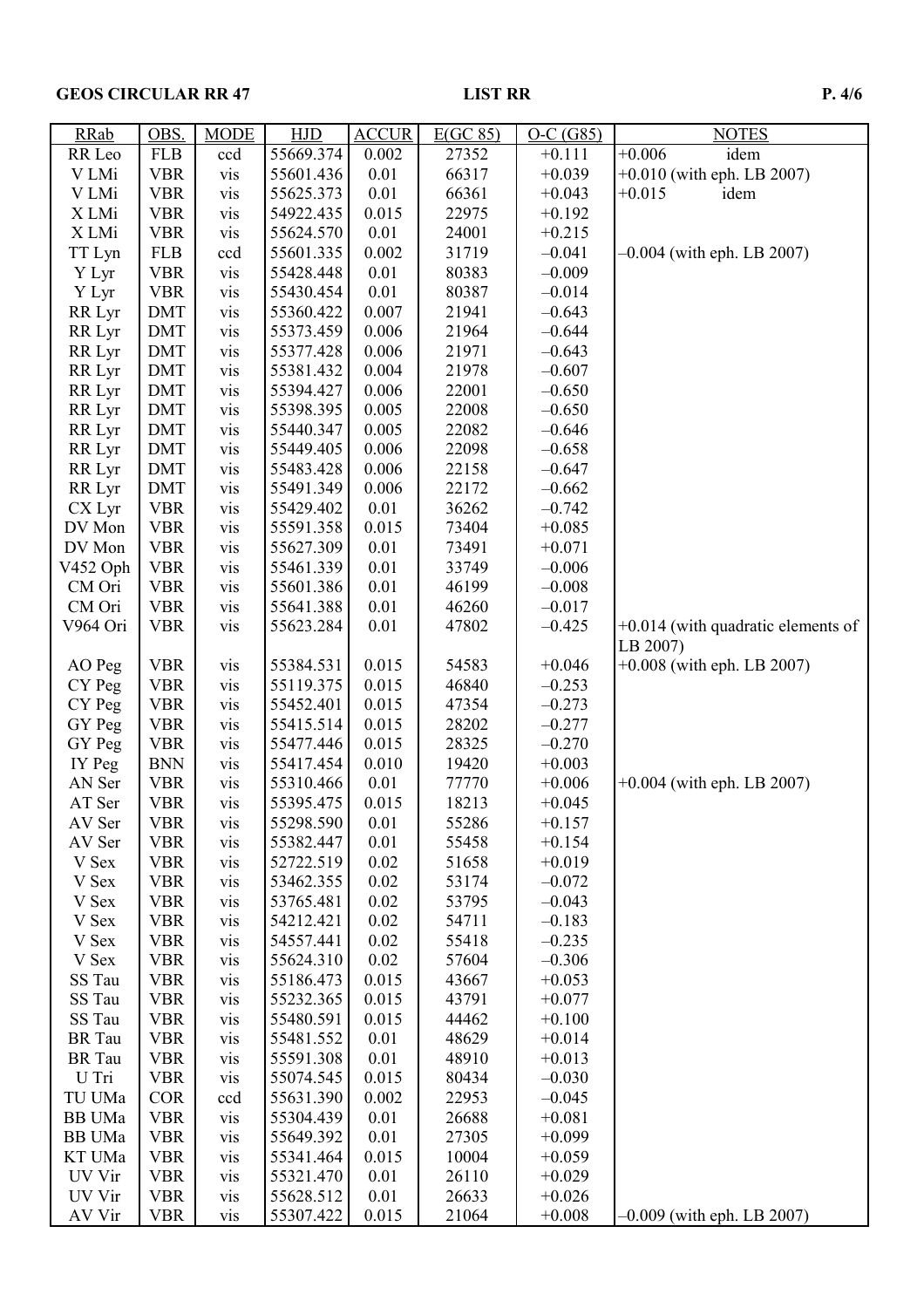# GEOS CIRCULAR RR 47 LIST RR P. 5/6

| <b>RRab</b>   | OBS.       | <b>MODE</b> | HJD       | <b>ACCUR</b> | E(GC 85) | $O-C(G85)$ | <b>NOTES</b>     |
|---------------|------------|-------------|-----------|--------------|----------|------------|------------------|
| CE Vul        | <b>VBR</b> | <b>vis</b>  | 55415.407 | 0.01         | 49230    | $-0.091$   |                  |
| CE Vul        | <b>VBR</b> | vis         | 55422.459 | 0.015        | 49249    | $-0.078$   |                  |
| FK Vul        | <b>VBR</b> | vis         | 55397.471 | 0.01         | 44513    | $+0.051$   |                  |
| FK Vul        | <b>VBR</b> | <b>vis</b>  | 55477.331 | 0.01         | 44697    | $+0.046$   |                  |
| RRc           |            |             |           |              |          |            |                  |
| U Com         | <b>VBR</b> | vis         | 55625.470 | 0.015        | 104749   | $-0.009$   |                  |
| U Com         | <b>VBR</b> | vis         | 55649.477 | 0.015        | 104831   | $-0.006$   |                  |
| EG Del        | <b>VBR</b> | vis         | 55396.510 | 0.015        | 70238    | $-0.371$   |                  |
| EG Del        | <b>VBR</b> | vis         | 55445.536 | 0.015        | 70389    | $-0.396$   |                  |
| TV Lyn        | <b>VBR</b> | vis         | 55578.452 | 0.015        | 60783    | $+0.029$   |                  |
| TV Lyn        | <b>VBR</b> | vis         | 55625.364 | 0.015        | 60978    | $+0.014$   |                  |
| DQ Lyn        | <b>VBR</b> | vis         | 55264.486 | 0.015        | 7397     | $+0.025$   |                  |
| DQ Lyn        | <b>VBR</b> | vis         | 55660.393 | 0.01         | 8197     | $+0.020$   |                  |
| V1640 Ori     | <b>VBR</b> | <b>vis</b>  | 55480.476 | 0.01         | 17081    | $+0.173$   |                  |
| V1640 Ori     | <b>VBR</b> | <b>vis</b>  | 55481.586 | 0.015        | 17086    | $+0.151$   |                  |
| DH Peg        | DMT        | <b>vis</b>  | 55481.430 | 0.006        | 43121    | $-0.005$   | max 1            |
| DH Peg        | <b>DMT</b> | <b>vis</b>  | 55481.469 | 0.008        | 43121    | $+0.034$   | max <sub>2</sub> |
| DH Peg        | <b>DMT</b> | vis         | 55492.422 | 0.005        | 43164    | $+0.000$   | max <sub>1</sub> |
| DH Peg        | <b>DMT</b> | vis         | 55492.453 | 0.004        | 43164    | $+0.031$   | max 2            |
| RU Psc        | <b>VBR</b> | vis         | 55102.464 | 0.015        | 38318    | $+0.289$   |                  |
| <b>RU</b> Psc | <b>VBR</b> | vis         | 55478.398 | 0.015        | 39281    | $+0.282$   |                  |
| T Sex         | <b>VBR</b> | vis         | 55627.469 | 0.015        | 43866    | $-0.033$   |                  |
| T Sex         | <b>VBR</b> | vis         | 55629.393 | 0.015        | 43872    | $-0.058$   |                  |
| <b>BK UMa</b> | <b>VBR</b> | vis         | 55258.523 | 0.015        | 46026    | $-0.177$   |                  |
| <b>BK UMa</b> | <b>VBR</b> | vis         | 55625.501 | 0.015        | 46969    | $-0.152$   |                  |
| MU UMa        | <b>VBR</b> | vis         | 55628.352 | 0.015        | 16132    | $+0.124$   |                  |
| MU UMa        | <b>VBR</b> | <b>vis</b>  | 55658.353 | 0.015        | 16244    | $+0.115$   |                  |
| AU Vir        | <b>VBR</b> | vis         | 55302.466 | 0.015        | 39353    | $-0.009$   |                  |

# REMARKS ON INDIVIDUAL STARS

Attached is a phase diagram of GV And as observed by HMB. Clearly are the varying amplitudes at the time of Maximum visible which identifies this star showing the Blazhko effect.